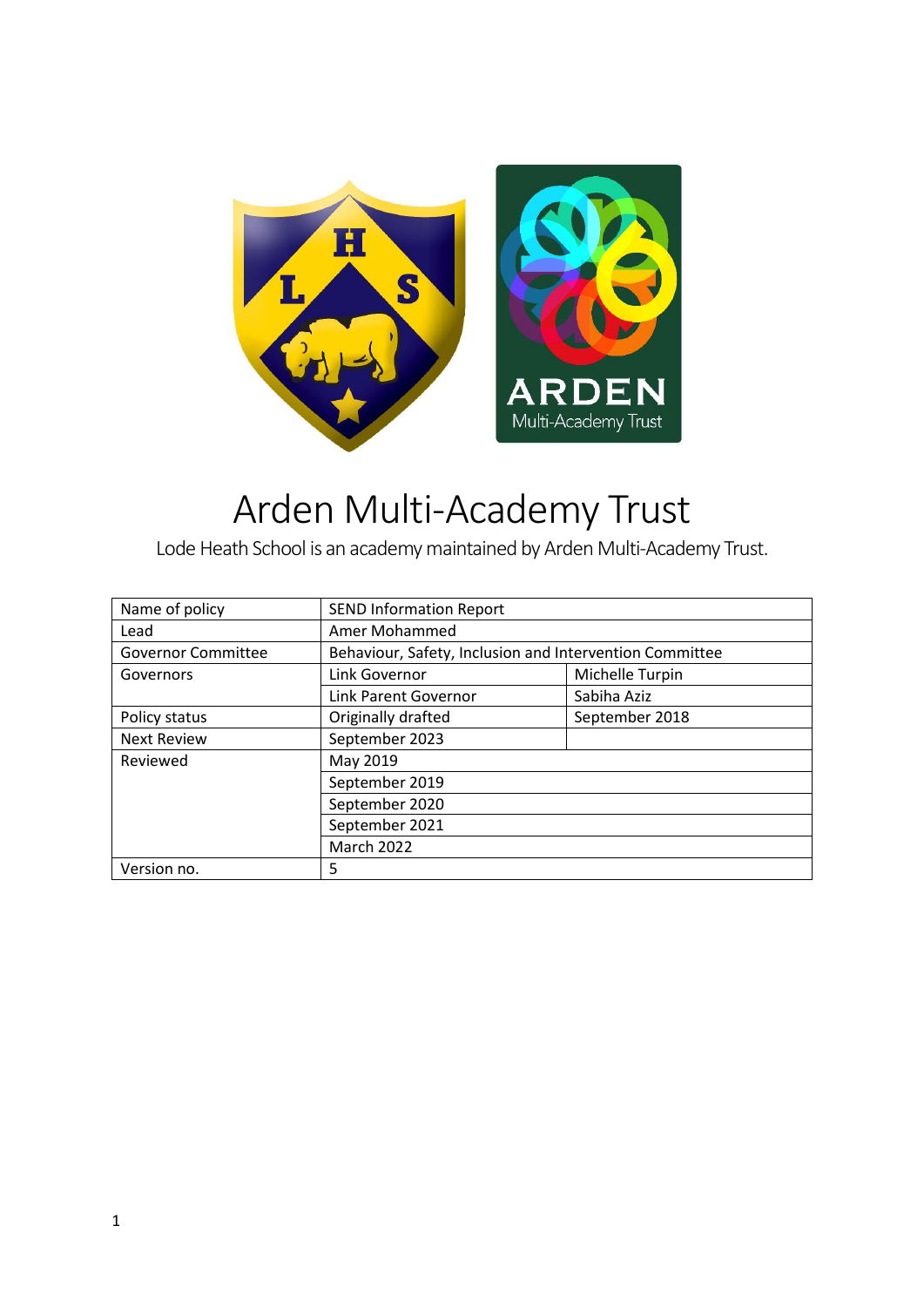#### **Lode Heath SEND Information Report**

Lode Heath Academy is an inclusive school which values the individuality and uniqueness of all students. We want to give all our students every opportunity to achieve their best. This includes all young people, regardless of their gender, ethnicity, sexual orientation, physical status and ability. We want all our young people to feel they belong to the community of Lode Heath. We have an inclusive ethos with high expectations and suitable targets for everyone, a broad and balanced curriculum for all young people and systems to identify barriers which may stop our young people from learning and getting the most out of life at school.

At Lode Heath, we welcome everybody from our local community. We believe that our school should provide every young person with the opportunity to achieve their best. Parents, when considering Lode Heath as a choice of school for their child must understand that we are a mixed ability mainstream school with limited resources and no specialist provision. This is when compared to specialist schools or those schools which have an additional resource centre.

Every student at Lode Heath has the opportunity to follow a broad curriculum in Years 7 to 9 as well as following an appropriate GCSE or Vocational Curriculum options and Post-16 options pathway.

We are committed to making sure that young people with Special Educational Needs and/or Disability achieve and make as much progress as their peers, with a focus on narrowing the gap in attainment between them. There are a number of ways that we attempt to do this through the use of quality first teaching, differentiation, personalisation and intervention sessions to support pupils. We pride ourselves in providing the platform for students to make effective social relationships. It is our policy, wherever possible, not to withdraw young people from lessons so all students have a fully inclusive experience, however, we also recognise that at times, some students require specific short-term intervention which cannot always be delivered within the classroom. We expect all young people regardless of their ability to undertake a full and broad curriculum.

We strive for excellent attendance at Lode Heath with young people wanting to come to school as they enjoy the lessons and make good friends.

# **SEND and disabilities for which we make provision at Lode Heath**

At Lode Heath, we have a fully inclusive ethos with all students having access to a broad and balanced curriculum delivered through high quality teaching. A small number of our children do have special educational needs, approximately 15% which is above the national average of 12%. We have regard to the definition of Special Educational Needs and/or Disability as stated in the Government's Code of Practice: "A child or young person has SEND if they have a learning difficulty or disability which calls for special educational provision to be made for him or her." (Special Educational Needs and disability code of practice:  $0 - 25$  years, 2014). Children have a learning difficulty if they: Have a significantly greater difficulty in learning than the majority of children of the same age or have a disability which prevents or hinders them from making use of educational facilities of a kind generally provided for children of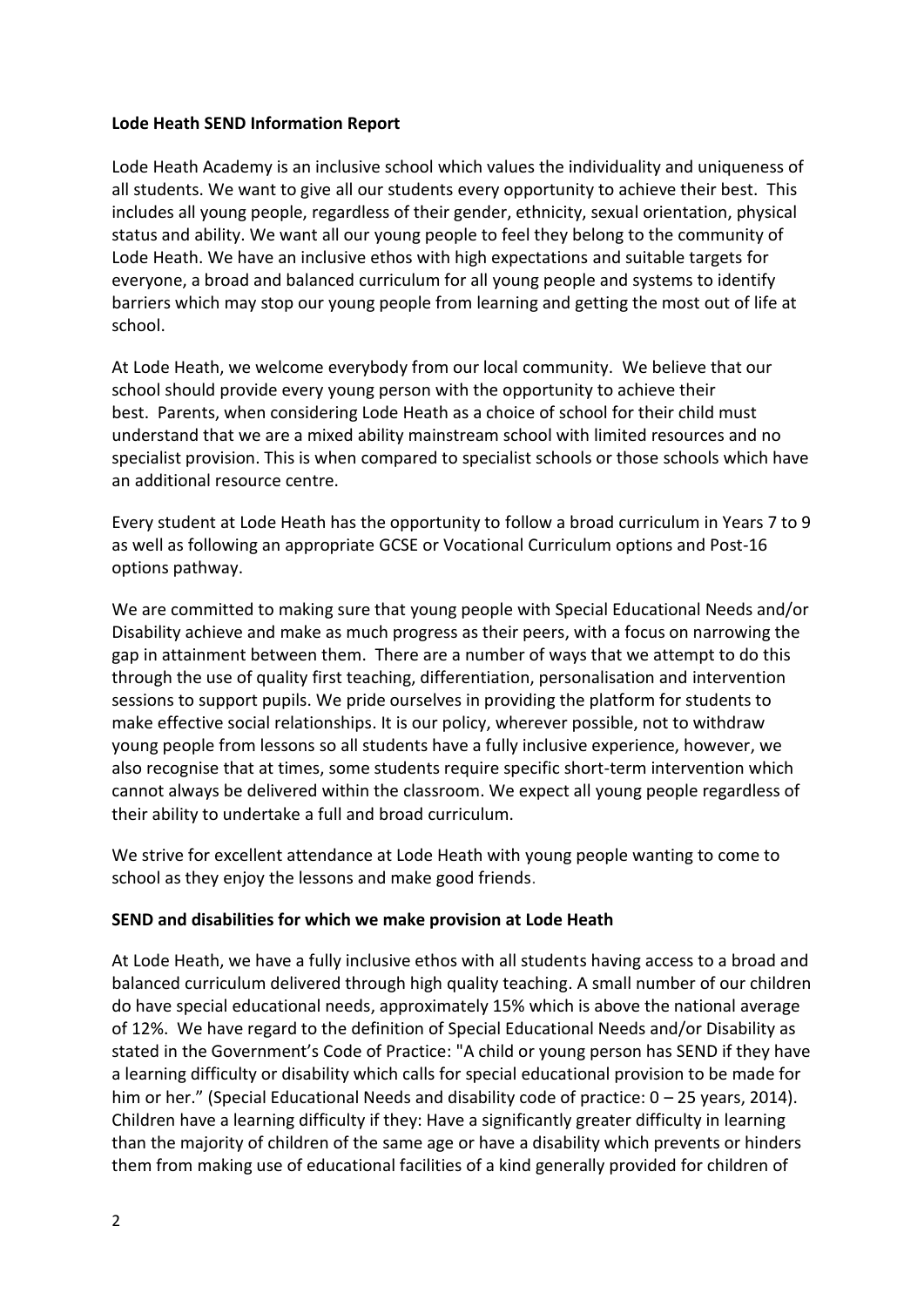the same age in mainstream schools. (Special Educational Needs and disability code of practice: 0 – 25 years, 2014) A disabled person is defined by the Equality Act 2010 as: Someone who has 'a physical or mental impairment which has a substantial and long-term adverse effect on his or her ability to carry out normal day-to-day activities

Although we do not have any specialist teachers in school on a daily basis, we do have access to a Specialist SEN teacher who works across the multi academy trust as well as access to specialists working for external agencies. We support our children well through a focus on quality first teaching and effective differentiation. This helps to ensure that young people can access the curriculum and take part within the mainstream mixed ability classes throughout the school.

At Lode Heath, we work with children who have literacy difficulties and needs connected to Dyslexia; Autistic Spectrum Conditions; Speech, Language and Communication Difficulties; Sensory Difficulties, as well as a small number with Physical Conditions and Hearing Impairments.

There are four types of Special Educational Needs and Disabilities, decided by the Department for Education:

1. Communication and interaction (how we communicate with others, this includes speech, understanding and expression of language both verbal and written as well as understanding and using social communication. Difficulties may include autistic spectrum conditions, speech and language difficulties)

2. Cognition and learning (How we think, process and learn new ideas often based on past learning and experience. Difficulties may include Dyslexia, Dyspraxia, and Dyscalculia)

3. Social, emotional and mental health (How we cope with social interaction, emotional regulation and resilience. Difficulties may include Anxiety Disorders, Attachment Disorders)

4. Sensory or physical (Effective use of our body and Senses. Difficulties may include cerebral Palsy, Epilepsy, Hearing or Visual Impairment.)

If a child has Special Educational Needs and/or Disability, then their needs will fit into one or more of these categories.

#### **Identifying students with SEND and assessing their needs**

During transition, students who have been identified as having SEND at Primary School are transferred at the appropriate level of support. As well as this, on becoming part of Lode Heath, we will assess each student's current skills and levels of attainment on entry, including baseline testing, this information is shared with teaching and support staff. Prior attainment measures are also used including SATS data. We also utilize our Special SEN Teacher as part of our SEND pathway who will observe every SEND child identified in Year 7 in the first term and provide advice and guidance in the form of barriers to learning and suggested strategies for teachers.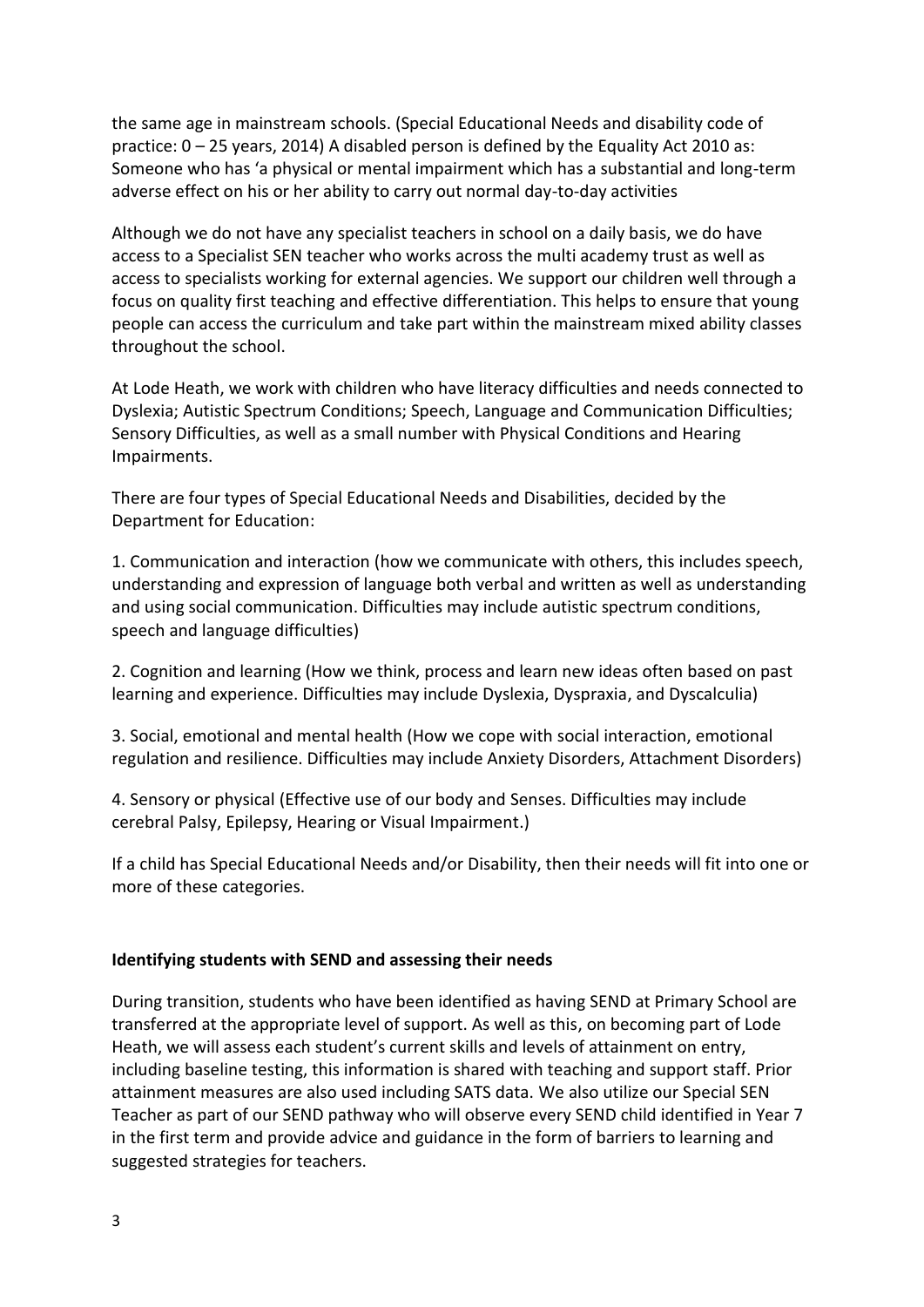Class teachers also make regular assessments of progress for all students and identify those whose progress:

- Is significantly slower than that of their peers starting from the same baseline.
- Fails to match or better the child's previous rate of progress.
- Fails to close the attainment gap between the child and their peers.
- Widens the attainment gap.

This may include progress in areas other than attainment, for example, social needs.

Slow progress and low attainment will not automatically mean a pupil is recorded as having SEND.

We work closely with our teachers so they have a good understanding of the difficulties children with Special Educational Needs face. Through this training, we also address the typical signs and characteristics of various additional needs ensuring all staff are aware and able to identify areas of difficulty early.

If a student is not making progress despite quality first teaching, Lode Heath follows the advised recommendations in the SEND Code of Practice 2014 of the graduated approach – assess, plan, do, review to further identify and meet needs. If a student continues to not make adequate progress or a specific area of need is noted, the SENCO, in discussion with parents/carers and the student may seek the support of external agencies for further assessment or intervention.

## **Consulting and involving students and parents**

At Lode Heath we recognise the importance of involving students and parents in relation to their general education as well as any SEND. Information about progress in individual subjects can be discussed at parents' evenings with subject staff, but parents can also meet with staff during the year to discuss progress or areas of concerns by prior appointment.

We will have an early discussion with the pupil and their parents when identifying whether they need special educational provision. These conversations will make sure that:

- Everyone develops a good understanding of the pupil's areas of strength and difficulty.
- We take into account the parents' and students' concerns.
- Everyone understands the agreed outcomes sought for the child.
- Everyone is clear on what the next steps are.
- We will notify parents when it is decided that a pupil will receive SEND support.

The views of young people are very important at school and we like to hear what they think about lots of different parts of school life. We use many different ways to hear their views:

- There is an annual child questionnaire where we find out what children think about school. The results of this questionnaire are used by the Senior Leadership Team to improve the school.
- If a child takes part in an intervention programme, then they will contribute their views to the review of progress at the end.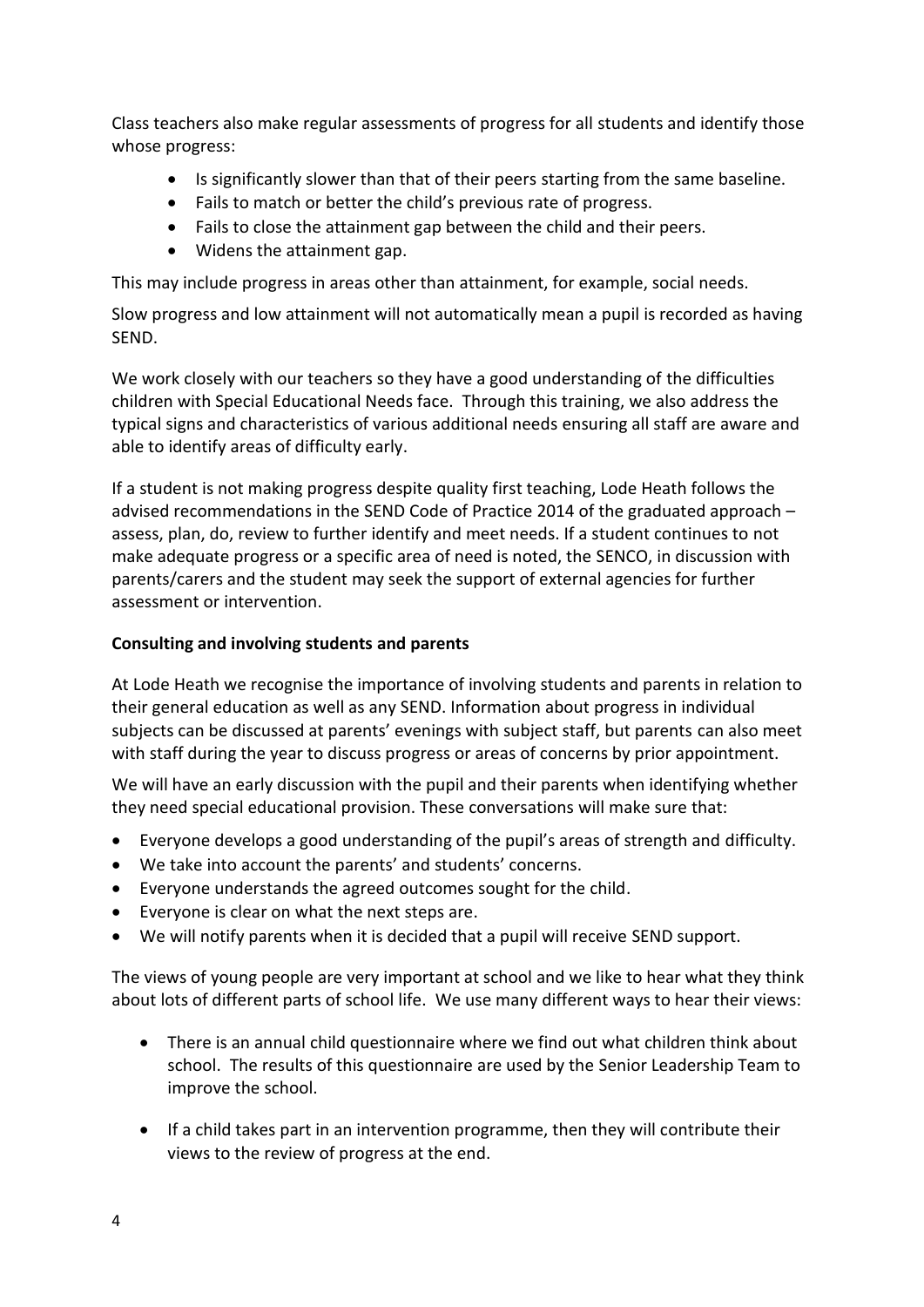If your child has an Education, Health and Care Plan, their views will be sought before any review meetings

# **Assessing and reviewing students' progress towards outcomes**

All children with Special Educational Needs and/or Disability will be assessed the same way as their peers, which is explained in our Assessment policy. We set individual targets for each student, to promote progress.

How your child performs against these targets, what they currently are achieving and their attitude towards their learning are reported to parents through a whole report once a year, a parent's evening once a year and grade reports each term.

We check how well we are supporting young people to make progress through a number of ways. We observe students in lessons to see how they are getting involved in their learning during lesson time, by looking at their exercise books and folders to see the standard of their work in class and at home, by listening to young people in focus groups and student voice and by using questionnaires at parent's evening.

For students with SEND, Lode Heath will follow the graduated approach and the four-part cycle of **assess, plan, do, review**.

All teachers and support staff who work with the student will be made aware of their needs, the outcomes sought, the support provided, and any teaching strategies or approaches that are required. We will regularly review the effectiveness of the support and interventions and their impact on the student's progress.

If a student has an Education, Health, Care Plan then an annual review will be held during the academic year. The views of the student, parents and staff are collated and discussed at the meeting as part of the monitoring of progress against outcomes and targets.

# **Supporting students moving between phases and preparing for adulthood**

We will share information with the school, college, or other setting the student is moving from/to. We will agree with parents and students which information will be shared as part of this.

Prior to starting at Lode Heath, liaison is carried out between Lode Heath staff and Primary placement staff to ensure information regarding SEND, needs, effective strategies and interventions or outside agency involvement are passed on.

A planned induction programme takes place for students in the Summer Term, for students deemed to be more vulnerable, there is opportunity for attendance at an additional day to the Induction Day.

There is an opportunity for parents to attend a meeting at school where they receive general school information, as well as this there is the opportunity for parents of students with SEND to meet with the SENCO.

All children who join the school after the official start of the year in September are screened on entry, to check for any areas of need and to provide information to staff about their strengths and additional needs.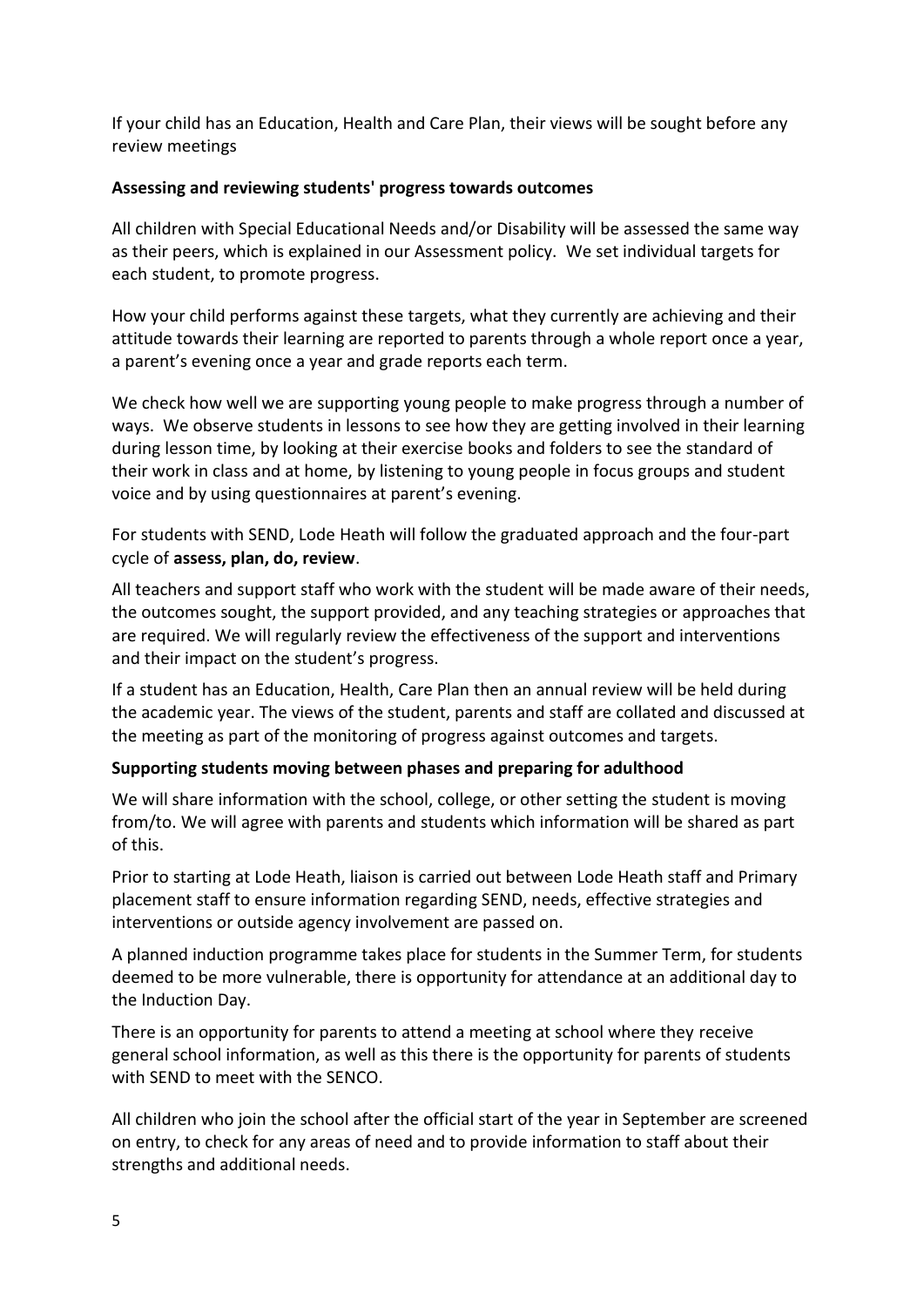A Prefect is chosen to support your child's form for the first few days of being at Lode Heath. The prefect takes your child to lessons, introduces them to other children, answers questions and lets teachers know how well your child is settling into school.

We always make contact with your child's previous school to ensure the transfer of information and your child's school file.

Students moving into Key Stage 4 will choose options for their GCSEs, during this time they will be given guidance and support in choosing the options most appropriate to them. Students with SEND and especially those with an EHCP will receive extra support at this time.

In Year 11 all students have 1 to 1 career guidance to support their decisions regarding post 16. Young People with an EHCP will begin discussing this from Year 9 onwards to better prepare them for the next phase. Students are encouraged to visit a range of post 16 settings and open days.

#### **Our approach to teaching students with SEND**

Lode Heath supports the view, laid out in the SEND Code of Practice that 'high quality teaching, differentiated for individual students is the first step in responding to students who have or may have SEND. Additional intervention and support cannot compensate for a lack of good quality teaching.'

Our teachers have the highest expectations for your child. All teaching is based on building on what your child already knows, can do and can understand. The teachers will put in place different ways of teaching so that your child is fully involved in learning in their class. This may involve things like using more practical learning or additional writing frames. The teacher will also put in place specific strategies (which may be suggested by the SENCO or specialists from outside agencies) to allow your child to take part in the learning tasks. All young people in school receive this and therefore have the opportunity to access a broad and balanced curriculum.

Through a creative and well-developed training programme, our teachers have developed lots of ways to check the learning and progress of students. Teachers will identify any gaps in understanding and or learning and if your child needs some additional help.

Where possible all needs are met within the classroom situation, either by the mainstream teacher or collaboratively with other members of staff or external agencies. There are times however, when a young person may need specific intervention which cannot be carried out within the classroom. When these happen they take place in short term blocks and every effort is made to ensure students do not miss out on classroom learning. Interventions may include: reading, spelling, comprehension, receptive and expressive language difficulties.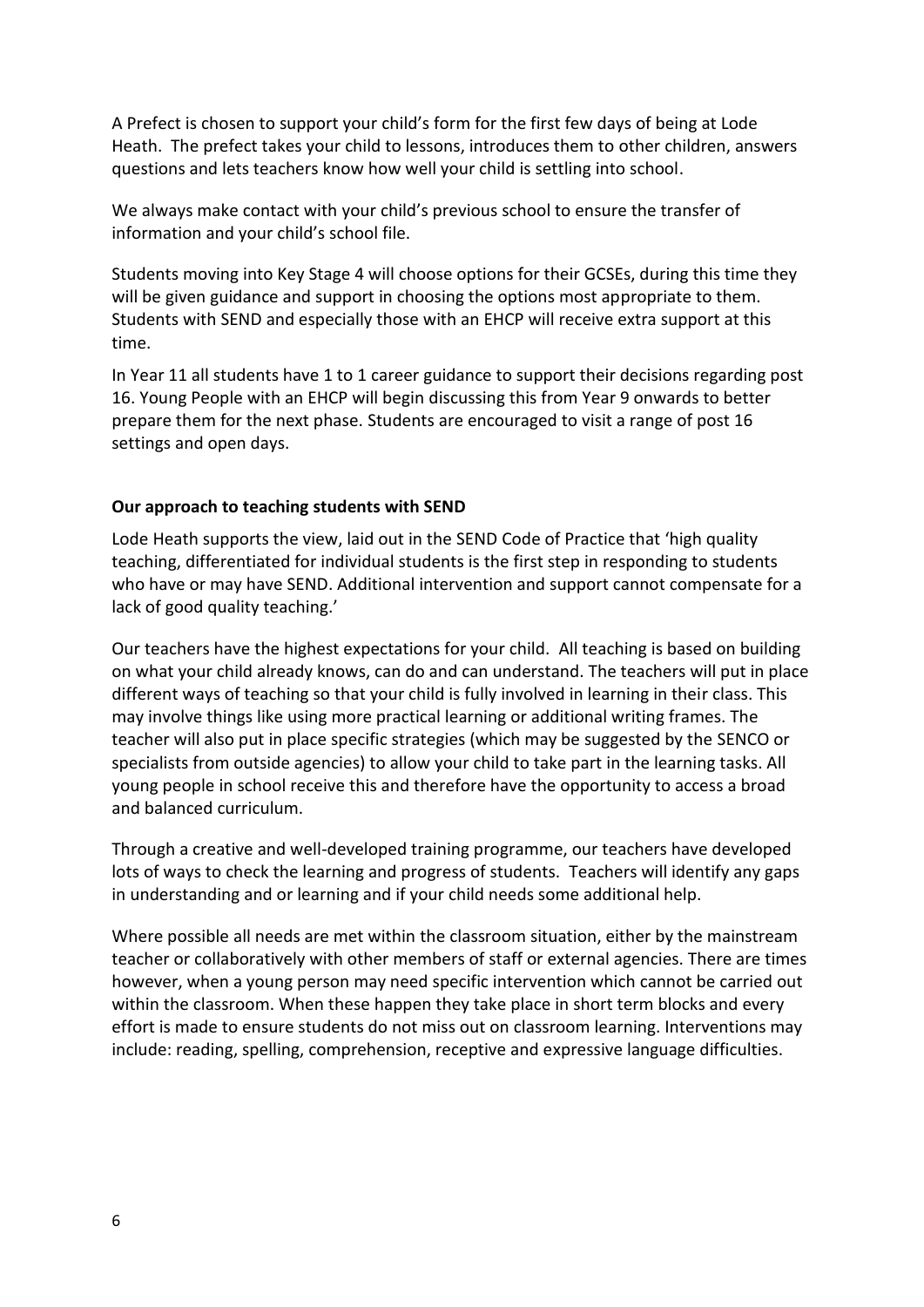## **Adaptations to the curriculum and learning environment**

Lode Heath is proud to welcome every disabled young person who has been offered a place at our school via the Solihull Education Authority admissions board.

The school works hard to ensure that every disabled young person joining the school has the same great opportunities and positive experiences as every other member of the class, subject of course to any health and safety considerations.

It must be noted that Lode Heath is a large school. Your child will be expected to access around 15 different classrooms each week. Whilst it is possible for us to consider timetabling many of these lessons on a particular floor, there are certain facilities that are not accessible on lower levels. In addition to this there are many specialist classrooms across the school that will result in your child having to walk long distances between lessons. The specialist nature of certain subjects means that the necessity to walk large distances between lessons is unavoidable. Lode Heath does have a number of lifts for the use of students with physical mobility difficulties who need to access upper floors.

We make the following adaptations to ensure all students' needs are met:

Differentiating our curriculum to ensure all students are able to access it, for example, by grouping, 1:1 work, teaching style, content of the lesson, etc.

Adapting our resources and staffing, this may include the use of support staff where appropriate.

Using recommended aids, such as laptops, coloured overlays, visual timetables, larger font, etc.

Differentiating our teaching, for example, giving longer processing times, pre-teaching of key vocabulary, reading instructions aloud, using visual aids, providing writing frames, etc.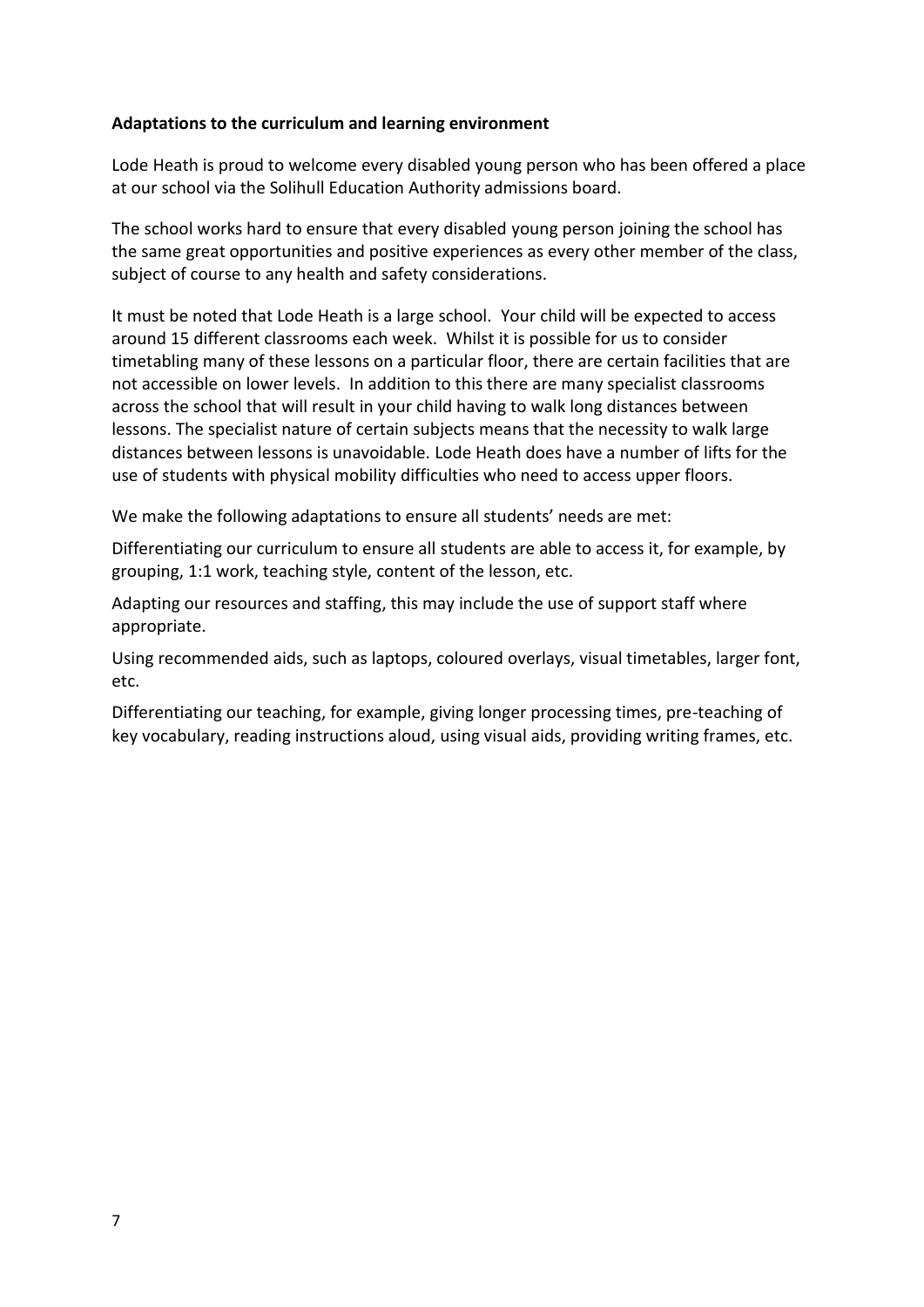| <b>Additional support for learning</b>                  |                                                                                                                                                                                                                                                                                                                                                                                                                                         |                                                                                                                                                                                                                                                                                                                                             |                                                                                                                                                                                                                                                                    |                                                                                                                                                                                                                                                                                                                                        |  |
|---------------------------------------------------------|-----------------------------------------------------------------------------------------------------------------------------------------------------------------------------------------------------------------------------------------------------------------------------------------------------------------------------------------------------------------------------------------------------------------------------------------|---------------------------------------------------------------------------------------------------------------------------------------------------------------------------------------------------------------------------------------------------------------------------------------------------------------------------------------------|--------------------------------------------------------------------------------------------------------------------------------------------------------------------------------------------------------------------------------------------------------------------|----------------------------------------------------------------------------------------------------------------------------------------------------------------------------------------------------------------------------------------------------------------------------------------------------------------------------------------|--|
|                                                         | <b>Cognition and</b><br><b>Learning</b>                                                                                                                                                                                                                                                                                                                                                                                                 | <b>Communication and</b><br>Interaction                                                                                                                                                                                                                                                                                                     | <b>Emotional, Social</b><br>and Mental Health                                                                                                                                                                                                                      | Sensory and/or<br><b>Physical Medical</b><br><b>Conditions</b>                                                                                                                                                                                                                                                                         |  |
| <b>Transition</b><br>(Primary School,<br>Years 5 and 6) | Vulnerable Day                                                                                                                                                                                                                                                                                                                                                                                                                          | Pastoral visits to primary schools • SENCO attends review meetings and visits primary<br>schools and gathers SEND information . Ongoing liaison work between subject<br>departments and primary schools . New Intake Evening . Induction Day in the Y6<br>Summer Term . Open Evening . Year 6 Additional Transition . DATA Exchange . More  |                                                                                                                                                                                                                                                                    |                                                                                                                                                                                                                                                                                                                                        |  |
| KS3<br>(Years 7, 8 and 9)<br>KS4<br>(Years 10 and 11)   | <b>Student Barriers and</b><br><b>Suggested Strategies</b><br>Wave 2 strategies;<br>morning<br>registration, reading<br>for Years 7, 8 and 9<br>Wave 3 external<br>specialist teaching<br>Assessment &<br>Reporting<br><b>Student Information</b><br>to staff<br>Homework club<br>ICT software<br>available during<br>clubs<br>Access<br>Arrangements<br><b>Learning Mentors</b><br>As above, plus:<br><b>Guided Options</b><br>Choices | <b>LOW INCIDENCE</b><br><b>Student Barriers and</b><br><b>Suggested Strategies</b><br>Advice from the<br>Speech and<br>Language Service<br>Visual Timetable, if<br>appropriate<br><b>Whole School INSET</b><br>Increased visual aids<br>in class<br>Structure of school<br>and class routines<br><b>Environmental Clues</b><br>(Signs etc.) | <b>Student Barriers</b><br>and Suggested<br>Strategies<br><b>Pupil Pass</b><br>Homework Club<br>Pastoral Support<br>Time-out card<br>Form Tutor Support<br><b>External Counselling</b><br>Student mentoring<br>As above, plus:<br><b>Guided Options</b><br>Choices | LOW INCIDENCE<br>The school offers<br>an individual<br>response to the<br>wide range of<br>needs from<br>monitoring to<br>more intensive<br>support, which<br>may be for the<br>short, medium, or<br>long term to<br>enable access to an<br>inclusive<br>mainstream<br>placement. Staff<br>are aware of<br>impairment<br>implications. |  |

 $\overline{\phantom{a}}$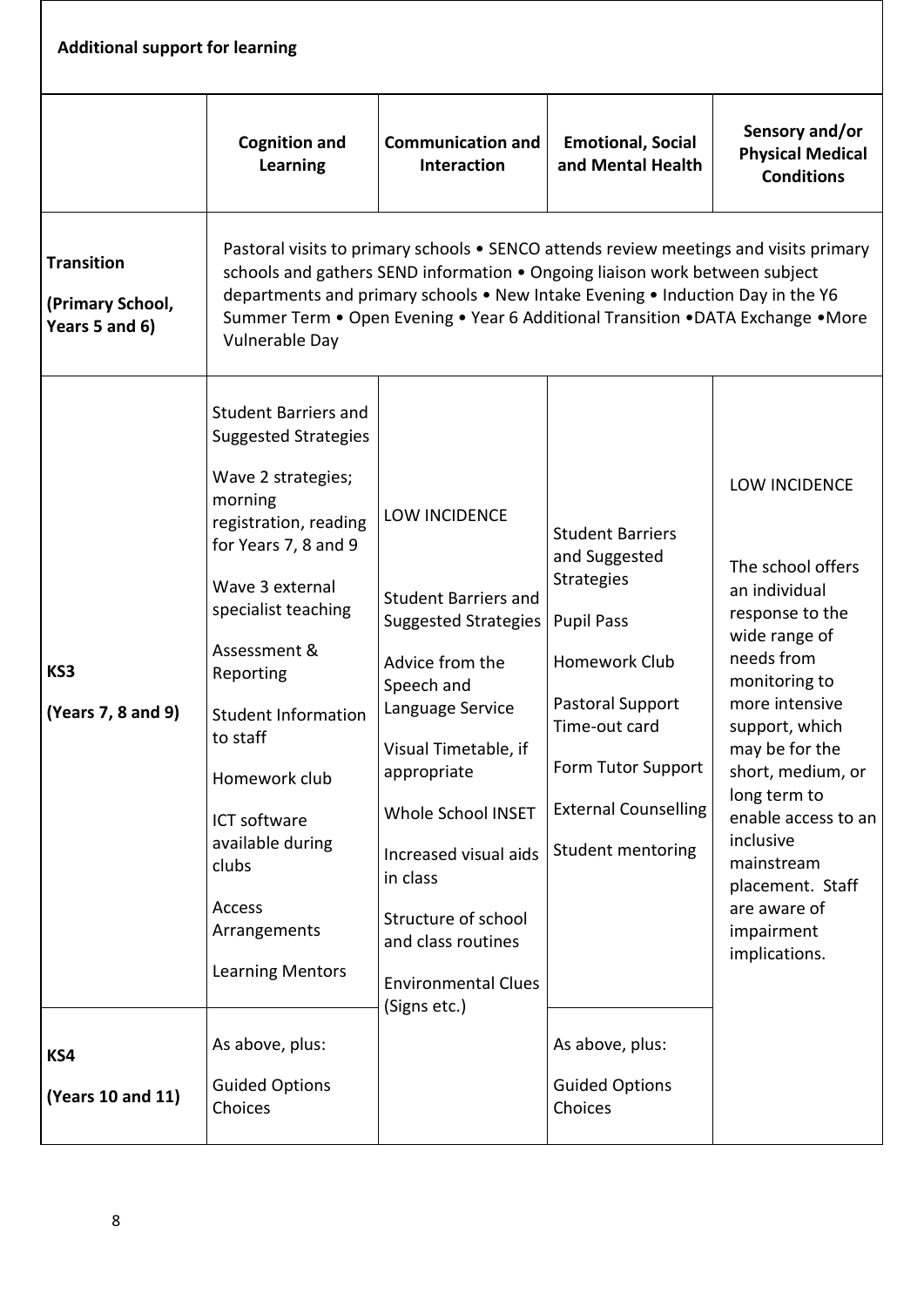|                                | Special Exam<br>Arrangements<br><b>Revision Classes</b><br>Supplementary<br><b>Coursework Sessions</b><br><b>Quality First</b><br>Teaching                                                                                                                                                                                                                               |                                                                                                                                                                                                                                                                                                                                                            |                                                                                                                                                                                                                                                                                             |                                                                                                                                                                                                                         |
|--------------------------------|--------------------------------------------------------------------------------------------------------------------------------------------------------------------------------------------------------------------------------------------------------------------------------------------------------------------------------------------------------------------------|------------------------------------------------------------------------------------------------------------------------------------------------------------------------------------------------------------------------------------------------------------------------------------------------------------------------------------------------------------|---------------------------------------------------------------------------------------------------------------------------------------------------------------------------------------------------------------------------------------------------------------------------------------------|-------------------------------------------------------------------------------------------------------------------------------------------------------------------------------------------------------------------------|
| <b>Access Strategies</b>       | Learning Styles<br>Assessment<br>Writing Frames/<br><b>Word Banks</b><br><b>Student Information</b><br>to staff<br>Mixed/ Set Ability<br>Differentiated<br>Teaching<br><b>School Marking</b><br>Policy<br><b>School Homework</b><br>Policy<br>Advice from external<br><b>Specialists</b><br><b>KS4 Option Choices</b><br>Work Experience<br>Special Exam<br>Arrangements | Positive Language<br>Environment<br><b>Student Information</b><br>to staff<br>Peer-mentoring<br>Differentiated<br>Teaching                                                                                                                                                                                                                                 | <b>Transition Support</b><br>Peer Mentoring<br>Form Tutor<br>Mentoring<br>Pastoral System<br>Whole School<br><b>Behaviour Policy</b><br><b>Whole School Class</b><br>Rules<br><b>Standard Operating</b><br>Procedures<br><b>School Sanction</b><br>Policy<br><b>School Reward</b><br>Policy | Disabled toilets<br><b>Medical Room</b><br><b>Medical Support</b><br>Homework Club<br>Handrails<br>Wet room with<br>hoist/changing<br>table/Closimat toilet<br>Lifts in newer<br>buildings-in all 2<br>storey buildings |
| Liaison with<br><b>Parents</b> |                                                                                                                                                                                                                                                                                                                                                                          | SENCO by request or at scheduled review meetings . Subject teachers by request or at<br>scheduled Parents Evenings (Options Evening Year 9) • Form Tutor • Head of Year •<br>Attendance Officer • Other external agencies - via referral • Solihull SEND (Special<br>Educational Needs and Disability) Information, Advice and Support Service for Parents |                                                                                                                                                                                                                                                                                             |                                                                                                                                                                                                                         |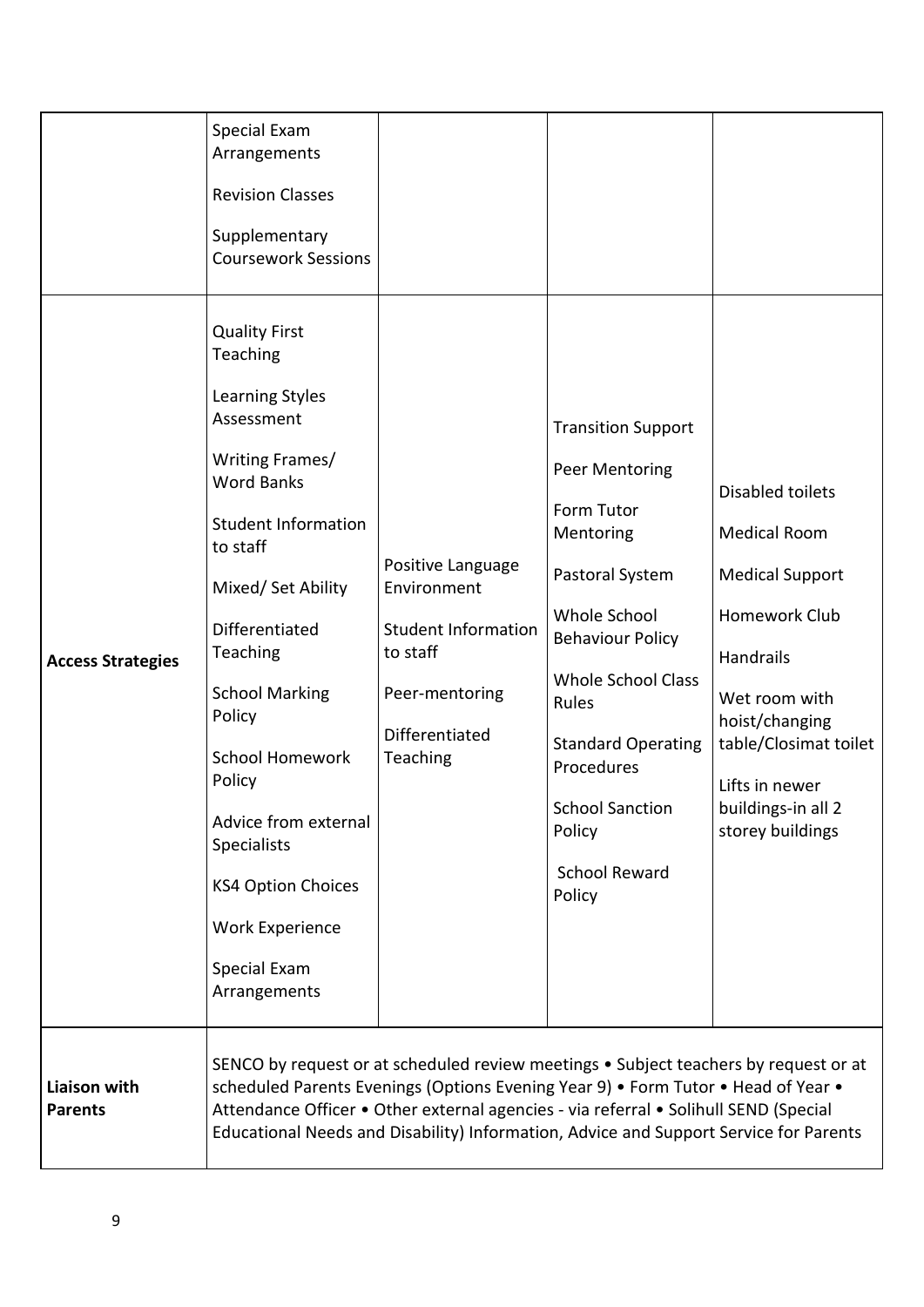| <b>Partner Agencies</b> | Solihull SISS HI, VI and PI Service • Solihull SISS Autism Service • Engage • Children<br>Mental Health Services (Solar and Forward Thinking Birmingham) • Solihull SEND<br>(Special Educational Needs and Disability) Information, Advice and Support Service for<br>Parents • Service for children not currently accessing education • School Nurse • 360<br><b>Educational Psychology Service</b> |
|-------------------------|------------------------------------------------------------------------------------------------------------------------------------------------------------------------------------------------------------------------------------------------------------------------------------------------------------------------------------------------------------------------------------------------------|
| Continuing              | Whole School INSET from internal / external source • Targeted departmental /                                                                                                                                                                                                                                                                                                                         |
| Professional            | individual training • Knowledge disseminated • Inclusive practice self-evaluated •                                                                                                                                                                                                                                                                                                                   |
| <b>Development</b>      | School Development Plan • Rolling programme of training                                                                                                                                                                                                                                                                                                                                              |

# **Expertise and training of staff**

Every school has a development plan that includes training needs for all staff to improve the teaching and learning of all children including those with Special Educational Needs and/or Disability. This may include whole school training on Special Educational Needs and/or Disability issues or to support children in school with one particular need, such as autism, dyslexia, etc. The purpose of whole staff training is to share knowledge, strategies, and experience, and ensure consistency of our school's approach for children with a Special Educational Needs and/or Disability. Teachers and support staff also attend training courses run by outside agencies that are relevant to the needs of specific children in their class. The SENCO also works closely with specialists from external support services who may provide advice or direct support as appropriate.

We have a team of 5 part time learning support assistants who are trained to deliver SEND provision.

We have access to a Specialist SEN Teacher two days in a week.

staff have been trained in:

- Dyslexia
- Dyspraxia
- ADHD
- Autism
- Physical disabilities
- Hearing impairment
- Visual impairment
- SEMH
- General SEND strategies
- Speech, language and communication impairment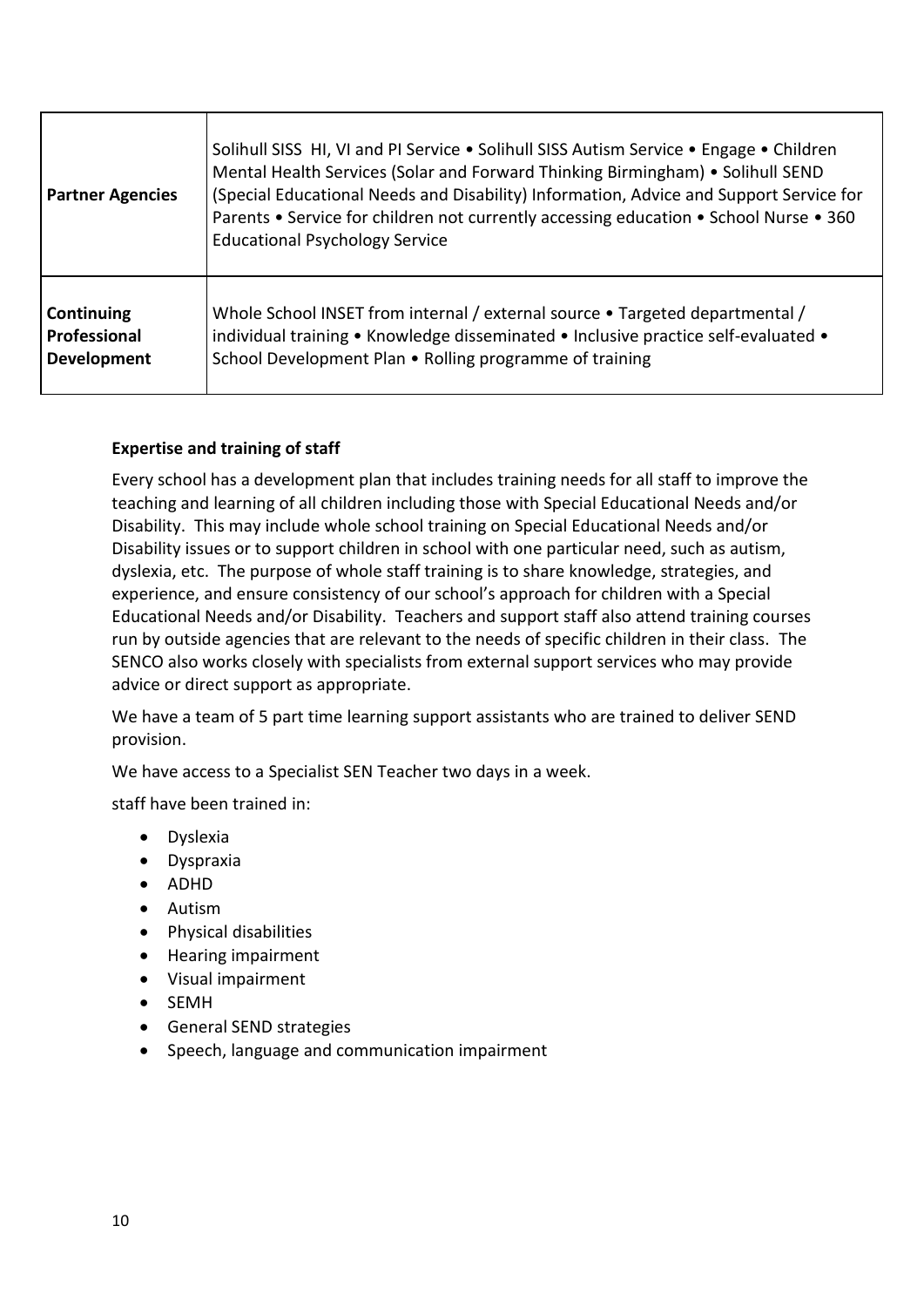## **Securing equipment and facilities**

Our school has a duty to provide auxiliary aids and equipment in accordance with the needs assessed for young people with Special Educational Needs and/or Disability. This will be completed in consultation with external specialist services.

Please refer to Solihull Local Authority's Local Offer for more information. The link to the page is <http://socialsolihull.org.uk/localoffer/>

#### **Evaluating the effectiveness of SEND provision**

We evaluate the effectiveness of provision for students with SEND by:

- Reviewing students' individual progress towards their goals each term
- Reviewing the impact of interventions via baseline and end of intervention assessment.
- Student voice
- Using student questionnaires
- Monitoring by the SENCO
- Using provision maps to measure progress
- Holding annual reviews for students with EHC plans

# **Enabling students with SEND to engage in activities available to those in the school who do not have SEND**

At Lode Heath all students are encouraged to take part in

- Extra-Curricular Sports
- Competitions, both regional and national
- School Club Links
- Charity Work
- Music
- Drama
- School Visits

The timetable for these activities is sent out at the beginning of each term as well as ongoing letters and notices.

No student is ever excluded from taking part in these activities because of their SEND or disability.

#### **Support for improving emotional and social development**

It is important to remember that we also want the same as parents, in making sure your child is happy and successful at school. In order to do this it is essential that we apply the same encouragement, rewards and sanctions which is consistent and well communicated.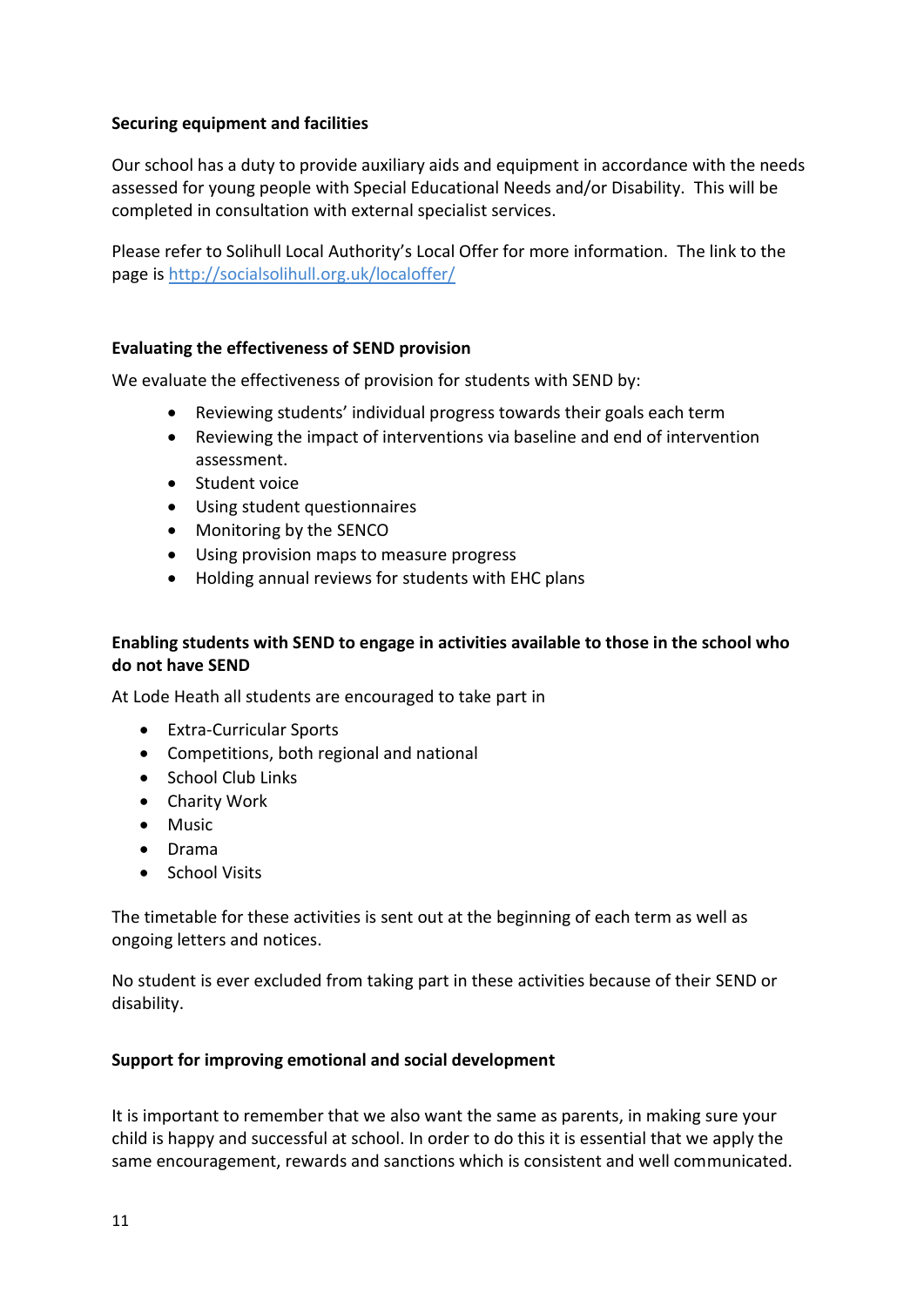Keeping in close contact is really important in making sure your child is happy. If any problems occur at school, at home or both, you should contact your child's Head of Year, particularly in difficult circumstances. Nipping negative signs, however small, in the bud is best way to avoid problems growing.

Your child can only reach their best if they feel happy and safe at school. We believe that all children have the right to education free from bullying. We operate zero tolerance of bullying. Further information can be found in our policy on 'Anti-bullying'.

#### **Working with other agencies**

We work with a number of external agencies, which support both the school and your family. They include:

- Solihull SISS HI, VI and PI Service
- Solihull SISS Autism Service
- Engage
- Children Mental Health Services (Solar and Forward Thinking Birmingham)
- Solihull SEND (Special Educational Needs and Disability) Information, Advice and Support Service for Parents
- Service for children not currently accessing education
- School Nurse
- Audiology
- 360 Educational Psychology Service

If you have any queries about these external agencies, please do not hesitate to contact the SENCO. However, please note that many of these external agencies are purchased on a year to year basis, and may change to reflect the majority of needs in the school.

#### **Complaints about SEND provision**

We endeavour to do our best for all young people but if there are any concerns we encourage those concerned to approach your child's Head of Year or SENCO and a response will be made as soon as possible.

Please read our complaints policy for further information

#### **Contact details of support services for parents of students with SEND**

We support the use of Solihull SEND (Special Educational Needs and Disability) Information, Advice and Support Service for Parents. Additional service information will be sent home, as and when we become aware of them.

Here is a link to their website: <https://www.family-action.org.uk/solihullsendias/>

You can email them with this address: [solihullsendias@family-action.org.uk](mailto:solihullsendias@family-action.org.uk)